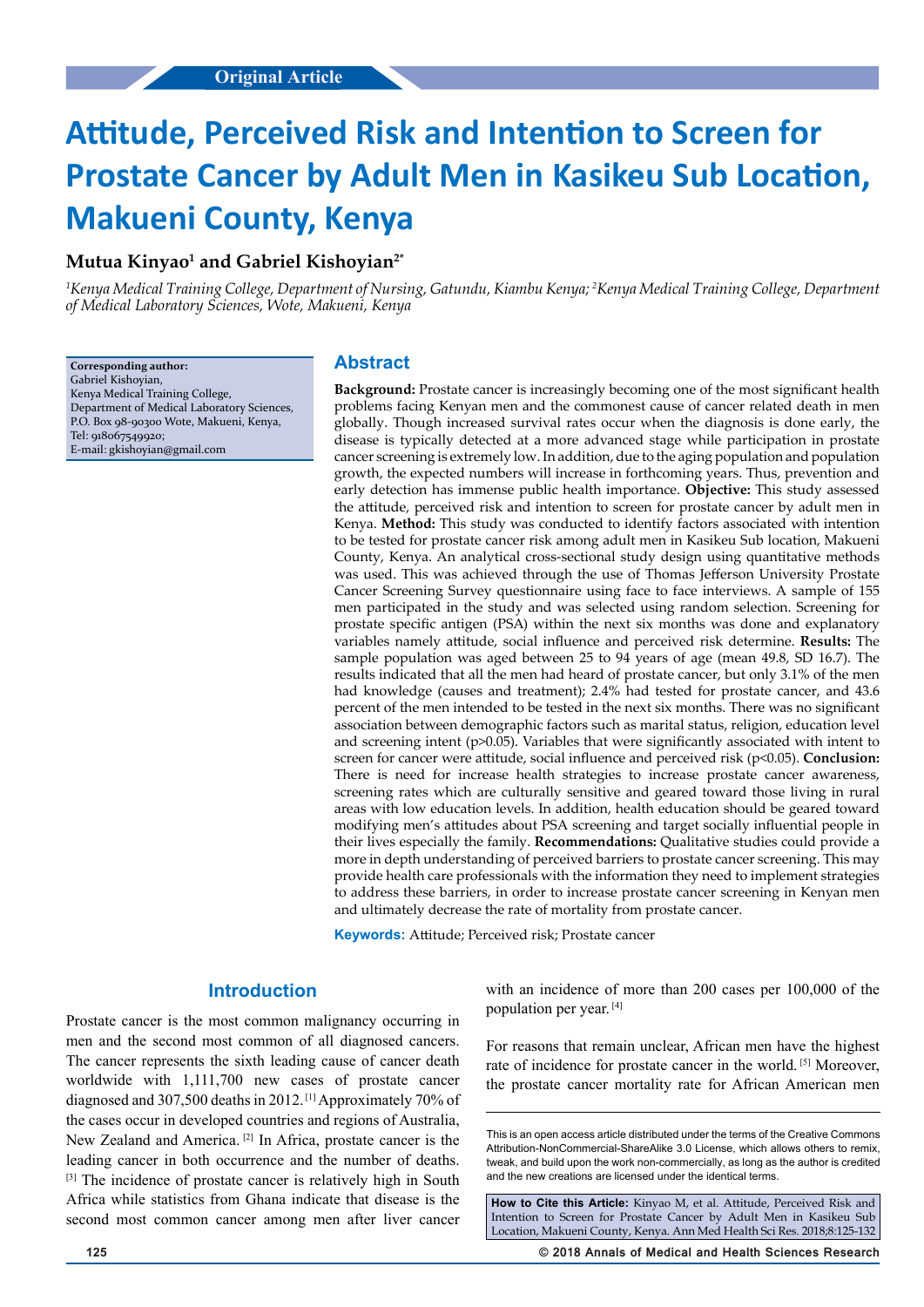is twice that of Caucasian men in the United States. As per WHO<sup>[1]</sup> data, the incidence rate of prostate cancer is 147.8 per 100,000 populations globally, in Africa 17.5 per 100,000 people, East Africa 14.5 per 100,000 people. Uganda had the highest incidence of prostate cancer, 38 per 100,000, with Kenya having 16.6 per 100,000 and a prevalence rate of 17.3%. WHO [1] estimates the current mortality rate for prostate cancer at 22.3 per 100,000 population globally, Africa at 12.5 per 100,000 people in the population and 11.7 per 100,000 people in East Africa. The mortality rate for prostate cancer in Kenya stands at 6.7 per 100,000 people in the population. [1] More so prostate cancer represents 73% of all male reproductive system cancers in Kenya (NCR, 2012).

According to WHO, [1] trends in prostate cancer differ between developed countries and developing countries. These differences are reflected in the incidence and death rates due to prostate cancer. In developed countries the numbers of prostate cancer cases are more as compared to the number in developing countries. The morbidity and mortality rate in developed countries is lower compared to developing countries. There is a decrease in both prevalence (3.6% per year) and mortality (3.4% per year) in USA (CDC, 2013). The prostate cancer in Africa is associated with higher mortality compared to other regions of the world. This pattern is largely due to limited availability of screening and early detection.<sup>[1]</sup>

According to Wanyagah, <sup>[6]</sup> 87.5% of Men in Kenya tend to be diagnosed when the cancer is at an advanced stage, which has been posited as a key factor contributing to the disparity in prostate cancer mortality. Prostate cancer incidence rate is 147.8 per 100,000 population globally, Africa 17.5 per 100,000, and Kenya 16.6 per 100,000 population. [1] Mortality rate stands at 22.2 per 100,000 populations globally, Africa 12.5 and Kenya 6.7 per 100,000 population. [1] Although prostate cancer screening remains controversial, it is currently the only method recognized to control prostate cancer disease through early detection.

There is evidence that prostate specific antigen (PSA) screening can detect early stage prostate cancer (Agency for Healthcare Research, 2002), and it is recommended that men at high risk, based on race and family history, should begin early detection with PSA blood test and digital rectal exam (DRE) at 45 years of age, and those at higher risk (having more than one first degree relative who had cancer at an early stage) to start at 40 years of age (American Cancer Society, 2014). Additionally, the American Urological Association (2013) recommended that African American men with multiple first degree relatives diagnosed with prostate cancer begin testing at 40 years of age and those between 55-69 years make screening a routine. Despite these recommended guidelines, there is evidence that African American are less likely to participate in prostate cancer screening services as a method of early detection.

Current statistics on prostate cancer screening show African American men at 50% [7] with Nigeria 4.5% [8] and Kenya 11%. [6] The excessive mortality rates from prostate cancer continue

to be a major public health concern. [1] One theory related to the disparity in deaths from prostate cancer is based on prostate cancer screening rates, which could be linked to screening behavior. Poor adherence to screening guidelines raises the question of whether or not there are patterns in knowledge and beliefs toward prostate cancer screening within a subculture that hinder screening.

## **Subjects and Methods**

The study was a multi stage cross-sectional design that examined the relationship and strength of between socio-cultural variables related to attitudes, beliefs and perception with the intent to participate in prostate cancer screening among adult men. The data was collected using a structured questionnaire which was administered by principal investigator with assistance from research assistants

## **Sampling technique and sample size**

**Sampling technique**: This was a multistage sampling. The area under study consisted of 37 villages. Of these 30% was calculated according to WHO criteria translating to 11 (eleven) villages that participated in the study. Proportion to sample size was used depending on the number of household per village and respondents were selected randomly by use of table of random numbers bringing the actual sample size to 60 males aged 25 yrs and above were selected for the study. Demographic factors (age, marital status and religion) were also examined for relationship with intention to screen. In addition, socioeconomic factor (education level) of the respondents was examined for its association with the men's preferred source of information.

**Sample size:** For this study the formula used to determine the sample size was Fisher's et al. The formula is as follows:

#### $n = Z^2 PQ/d^2$

where, n=desired sample size, Z=standard deviation at a confidence level of 95% which is 1.96 and P=proportion of the population with characteristics of interest. Proportion of men tested for prostate cancer=11%=0.11. On substitution,  $P=0.11$ ,  $Q=1-0.11=0.89$  and D=maximum degree of error when the confidence interval is 95%=0.05, the n=1.962  $\times$  0.11  $\times$ 0.89/0.052, the sample size was 150.

#### **Data analysis**

Data collected from respondents was transferred to a statistical package for the social sciences (SPSS), version 20. Data checking and cleaning methods included examining the ranges of the respondents for each of the individual variables via frequency distributions, evaluation of each missing data value for possible oversight upon entry, normality, frequencies, descriptive and outliers using SPSS. Missing data was addressed through list wise deletion. This method of handling missing data consisted of excluding cases from any calculations involving variables that had missing data. The fisher test of skewness was used to assess whether or not the continuous data were normally distributed or not. Means and standards deviations were used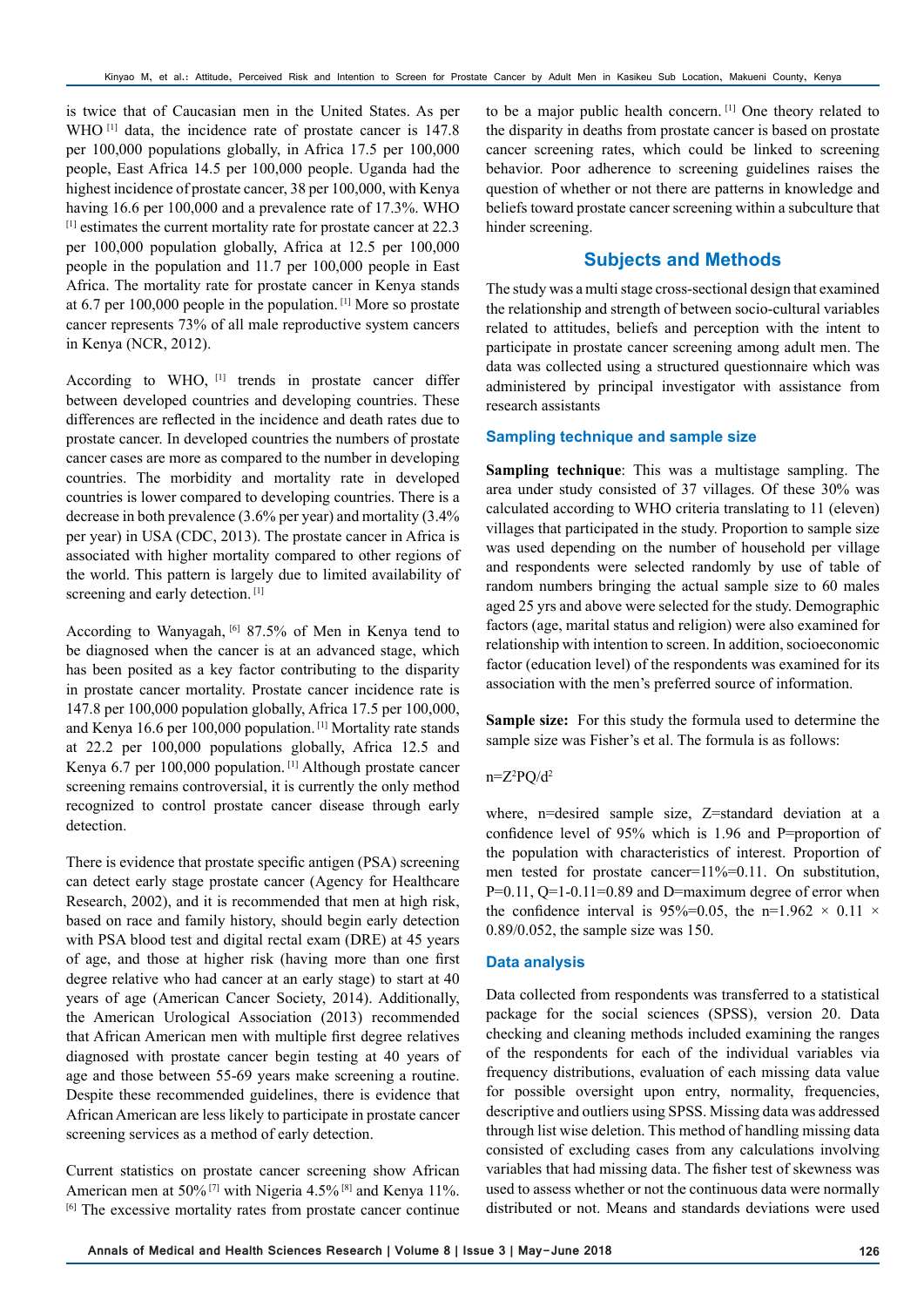for summarizing the categorical variables (e.g. age,) and counts and proportions were used to summarize the categorical variables (e.g. marital status, educational level). Decisions for the statistical significance of the findings were made using an alpha level of 0.05.

## **Results**

The socio-demographics and prostate cancer-related characteristics of the respondents who participated in the study are shown in Table 1.

The results in Table 1 shows a total of 155 respondents who participated in the study. The average age was 48.9 years (SD=16.7, min=25 max=68). Majority of those that participated in the study, 47.9% (74) were in the age range between 49-68 years, 29.6% (46) 25-38 years while 22.6% (35) in the range 39-46years as shown in Table 1. On marital status, 131 (84.5%), 15 (9.8%), 5 (3.1%), 3 (1.9%) and 1 (0.7%) were married, single, widowed, separated and divorced respectively. On religious status, 84 (54.0%) were Catholics, 62 (40.0%) protestants, 1

| Table 1: Socio-demographics and prostate cancer-related<br>characteristics. |              |            |  |  |  |  |
|-----------------------------------------------------------------------------|--------------|------------|--|--|--|--|
| Age of the respondents                                                      | Frequency    | Percentage |  |  |  |  |
| 25-38 years                                                                 | 46           | 29.5       |  |  |  |  |
| 39-46 years                                                                 | 35           | 22.6       |  |  |  |  |
| 47-68years                                                                  | 74           | 47.9       |  |  |  |  |
|                                                                             | 155          | 100        |  |  |  |  |
| <b>Marital status</b>                                                       |              |            |  |  |  |  |
| Single                                                                      | 15           | 9.8        |  |  |  |  |
| Married                                                                     | 131          | 84.5       |  |  |  |  |
| Divorced                                                                    | 1            | 0.7        |  |  |  |  |
| Separated                                                                   | 3            | 1.9        |  |  |  |  |
| Widowed                                                                     | 5            | 3.1        |  |  |  |  |
|                                                                             | 155          | 100        |  |  |  |  |
| <b>Religion status</b>                                                      |              |            |  |  |  |  |
| Catholic                                                                    | 84           | 54.0       |  |  |  |  |
| Protestant                                                                  | 62           | 40.0       |  |  |  |  |
| Muslim                                                                      | $\mathbf{1}$ | 0.2        |  |  |  |  |
| Traditional                                                                 | 8            | 5.8        |  |  |  |  |
|                                                                             | 155          | 100        |  |  |  |  |
| <b>Education level</b>                                                      |              |            |  |  |  |  |
| No Formal Education                                                         | 38           | 24.5       |  |  |  |  |
| <b>Primary Level</b>                                                        | 60           | 38.8       |  |  |  |  |
| Secondary Level                                                             | 47           | 30.2       |  |  |  |  |
| Tertially                                                                   | 10           | 6.4        |  |  |  |  |
|                                                                             | 155          | 100        |  |  |  |  |
| Prostate cancer screening                                                   |              |            |  |  |  |  |
| Yes                                                                         | 4            | 2.4        |  |  |  |  |
| <b>No</b>                                                                   | 151          | 97.6       |  |  |  |  |
|                                                                             | 155          | 100        |  |  |  |  |
| Intention to screen in 6<br>months                                          |              |            |  |  |  |  |
| Yes                                                                         | 68           | 43.6       |  |  |  |  |
| No                                                                          | 87           | 56.4       |  |  |  |  |
|                                                                             | 155          | 100        |  |  |  |  |
| <b>Risk of getting prostate</b><br>cancer                                   |              |            |  |  |  |  |
| Yes                                                                         | 99           | 63.7       |  |  |  |  |
| No                                                                          | 56           | 36.3       |  |  |  |  |
|                                                                             | 155          | 100        |  |  |  |  |

(0.2%) Muslims while 8 (5.8%) were traditionalist. According to educational level, 38 (24.5%) had no formal education while 60 (38.8%), 47 (30.2%) and 10 (6.4%) had reached primary (class 1-8), secondary (form 1-4) and tertiary (certificate, diploma and degree) respectively. On whether they have been screened for prostate cancer, 4 (2.4%) and 151 (97.6%) said yes and no in that order. Similarly when asked whether they had the intention of being screen for prostate cancer in six (6) months, 68 (43.6%) and 87 (56.4%) said yes and no respectively. However, when ask whether they are at risk of having prostate cancer, 99 (63.7%) and 56 (36.3%) said yes and no.

#### **Attitude and belief on prostate cancer**

The Attitude construct on prostate cancer and prostate cancer screening fatalism, fear/apprehension and perceived benefits, the study found that fatalism score was 3.8 (SD 0.69), which indicated that this sample held relatively strong fatalistic beliefs related to prostate cancer and prostate cancer screening [Table 2].

Similarly as shown in Figure 1, the respondent statement on the construct that 'I believe it is likely I will get prostate cancer at some time in the future' showed that majority of the men agreed with the statement with few believing on the contrary.

In addition as describe in Figure 2, majority of the respondents agreed that they will get prostate cancer no matter what they do with few disagreeing.

#### **Fear and apprehension**

On the respondent response on the construct, 'I think prostate screening would be painful' and if I have prostate cancer, I might not know about it early. The Fear/Apprehension mean score was 3.2 (SD 1.3), which indicated a high degree of fear/ apprehension associated with prostate cancer and prostate cancer screening.

The Perceived Benefits of Screening mean score was 4.02 (SD .0.64), which represented strong beliefs in the benefits of screening among the respondents with majority agreeing that the benefits of screening outweigh any difficulties they might encounter in screening as described in Figure 3.

| Table 2: Construct used by respondents on attitudes and<br>beliefs on prostate cancer.                               |  |  |  |  |
|----------------------------------------------------------------------------------------------------------------------|--|--|--|--|
| I belief it is likely I will get prostate cancer at some time in the                                                 |  |  |  |  |
| future                                                                                                               |  |  |  |  |
| If I am meant to get prostate cancer, I will get it no matter what I do                                              |  |  |  |  |
| A man should go for screening once a year                                                                            |  |  |  |  |
| Early screening for prostate cancer is likely to increase chances<br>of living a healthier life                      |  |  |  |  |
| I think the benefits of prostate cancer screening outweigh any<br>difficulty I might have in going through the tests |  |  |  |  |
| I want to do what members of my immediate family think I should<br>do about prostate screening                       |  |  |  |  |
| I think prostate screening would be painful                                                                          |  |  |  |  |
| If I have prostate cancer, I might not know about it early                                                           |  |  |  |  |
| (Being screened for prostate cancer is likely to increase my<br>chances of living a longer life                      |  |  |  |  |
| I believe that going through prostate screening would help me to<br>be healthy                                       |  |  |  |  |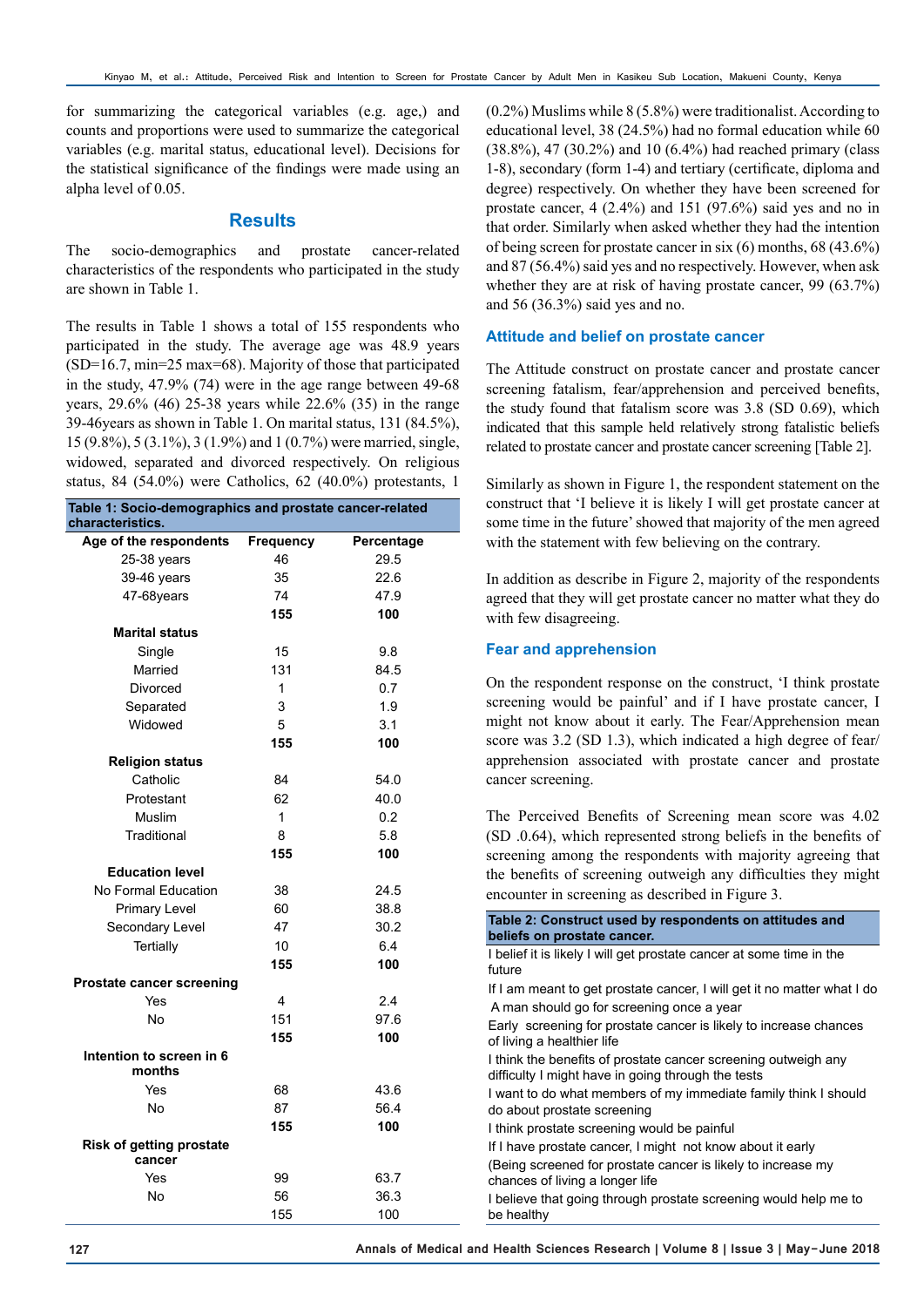

**Figure 1:** Likely to get prostate cancer in future.



**Figure 2:** I belief I will get prostate cancer no matter what I do.

Similarly, on subjective norm construct as shown in figure 4, social influence mean score was 3.8 (SD 1.0), which represented the level of influence family members had on prostate cancer screening among this sample. From the statement that 'I want to do what members of my immediate family think I should do about prostate screening' had a higher impact of over 70% that most men would depend on family members for advice on prostate cancer screening.

## **Knowledge and awareness of prostate cancer**

A year prior to the survey, a government minister had come openly to declare his prostate cancer status and people had heard him from the various sources. Since the study showed that very

few (3.1%) were knowledgeable about the disease, the study focused on awareness or what they had heard on the disease. All the men interviewed were aware of prostate cancer because they had heard about it from different sources.

# **Sources of information about prostate cancer screening (DRE and PSA)**

Men who reported having heard of prostate cancer were asked what had been their sources of information about the disease. Note the data is cumulative as one person could have heard information from different sources. However, 44.3% of the respondents heard about it from the radio and only 5.5% first heard from health facility or health staff or through the media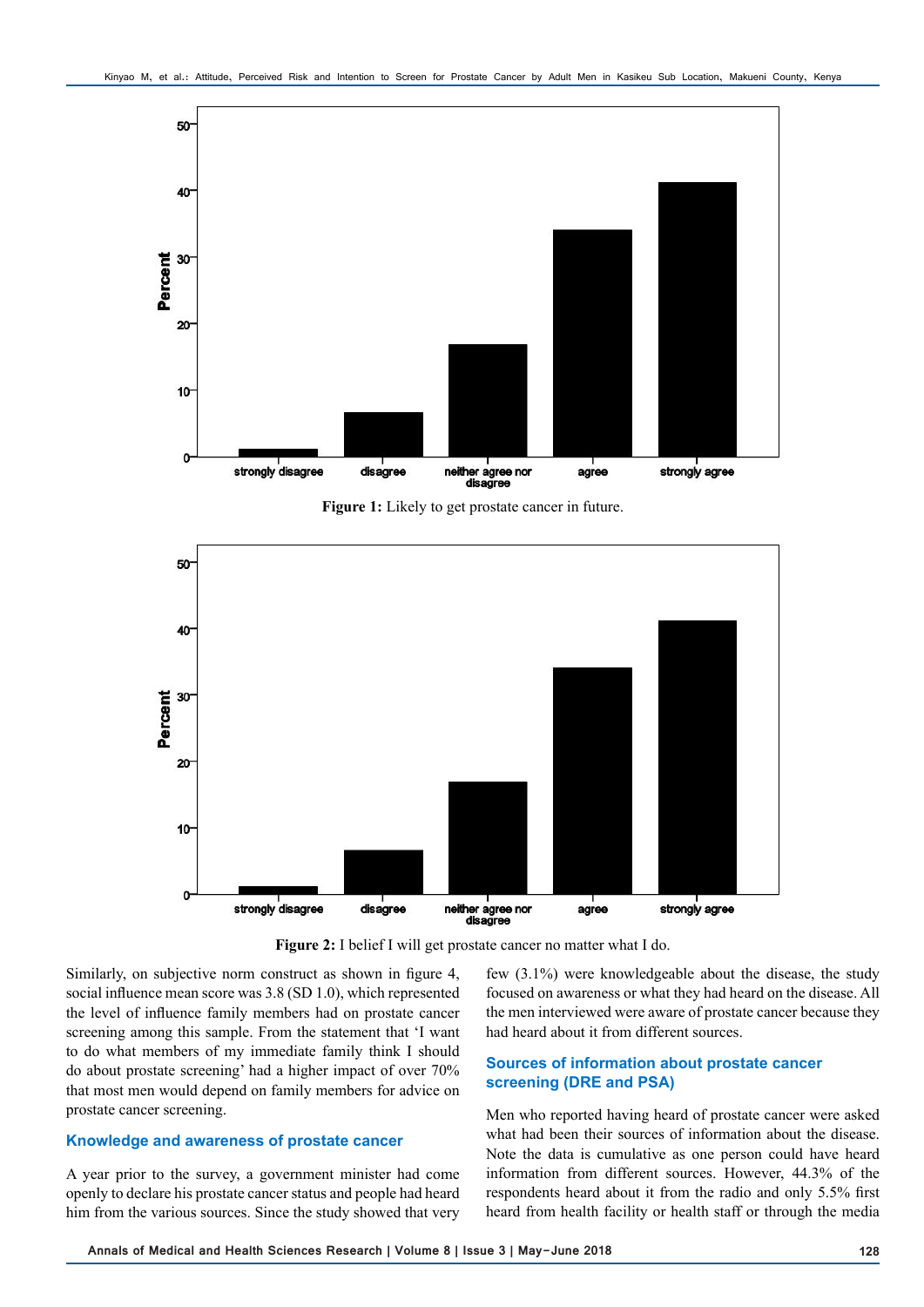

**Figure 3:** Shows the benefits of screening outweigh perceived difficulties.



**Figure 4:** Influence by immediate family members on prostate screening.

(newspaper, magazines, television,). The radio was the greatest source of information. In addition, 51% of the men obtained information from one source, 36.6% had information from two sources while 11.4% had information from three or more sources.

## **Preferred source of information on prostate cancer screening and education level**

Preferred Sources of information on prostate cancer was measured using a number of sources as shown in Table 3. The respondents were asked their preferred source of information on prostate cancer. The sources were newspapers, television, radio, website, community health workers, hospital, relatives

and any other source. The preference of source of information differed with education levels p<0.05). There is a statistically significant association between level of education and preferred source of information on prostate cancer. This shows that there is a relationship between level of education and the preferred source of information.

# **Associations between attitudes, social influence and perception with prostate cancer screening intent**

The independent variables of attitudes included fatalistic perceptions of prostate cancer, fears associated with prostate cancer screening and screening outcomes and the perceived benefits of prostate cancer screening. Of the three independent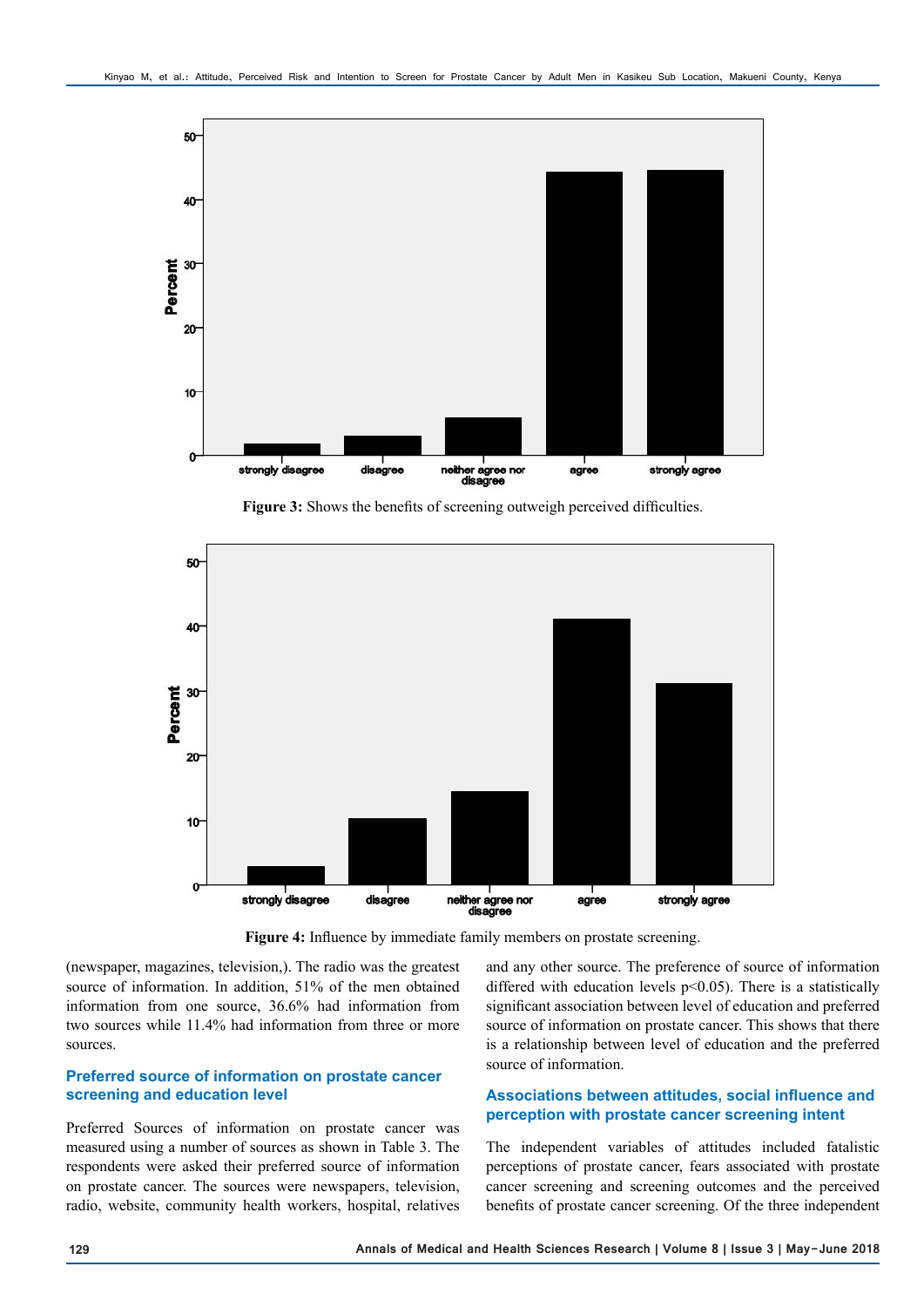|                         |                         | <b>Education Level</b> |                      |                        |                 |              |
|-------------------------|-------------------------|------------------------|----------------------|------------------------|-----------------|--------------|
|                         |                         | No formal education    | <b>Primary level</b> | <b>Secondary Level</b> | <b>Tertiary</b> | <b>Total</b> |
| <b>Preferred Source</b> | Newspaper               | 0                      | 0                    |                        |                 | $\mathbf{2}$ |
|                         |                         | $0\%$                  | $0\%$                | 1.6%                   | 11%             | 1.2%         |
|                         | <b>Television</b>       | 0                      | 0                    |                        | 0               |              |
|                         |                         | $.0\%$                 | $.0\%$               | $.8\%$                 | $.0\%$          | 0.1%         |
|                         | Radio                   | 25                     | 36                   | 29                     | 4               | 94           |
|                         |                         | 65.7%                  | 61.3%                | 59.1%                  | 46.2%           | 60.9%        |
|                         | Website                 | 0                      | 0                    |                        |                 | 2            |
|                         |                         | $.0\%$                 | $.0\%$               | $.8\%$                 | 19.2%           | 1.4%         |
|                         | <b>Community Health</b> | 8                      | 18                   | 15                     | 2               | 43           |
|                         | Worker (CHW)            | 21.3%                  | 30.1%                | 30.7%                  | 23.1%           | 28.2%        |
|                         | hospital                | 3                      | 3                    |                        |                 | 8            |
|                         |                         | 7.8%                   | 4.9%                 | 4.7%                   | 3.8%            | 5.5%         |
|                         | family /friends         |                        |                      | $\mathbf{0}$           | $\mathbf{0}$    | 2            |
|                         |                         | 2.6%                   | 1.2%                 | $.0\%$                 | 0%              | 1.0%         |
|                         | other sources           |                        |                      |                        | 0               | 3            |
|                         |                         | 2.6%                   | 1.2%                 | 2.4%                   | 3.8%            | 1.7%         |
| <b>Total</b>            |                         | 38                     | 59                   | 49                     | 9               | 155          |
|                         |                         | 100.0%                 | 100.0%               | 100.0%                 | 100.0%          | 100.0%       |

**Table 3: Preferred source of information and education level of men.**

variables, only fear had a statistically significant association (p<0.05) with prostate cancer screening intent.

# **Discussion**

In the current study, the distribution of prostate cancer beliefs suggests that participants held relatively strong fatalistic attitudes toward prostate cancer and prostate cancer screening mean=3.8, SD=0.69). 'If I am meant to get prostate cancer, I will get it no matter what I do' These findings were inconsistent with qualitative studies where cancer fatalism, as a barrier to prostate cancer screening was a predominant theme. [9,10] In addition, the study found that there was no significant correlation between fatalistic factors and intent to screen. This could be attributed to the use of one question to assess fatalism and prostate cancer beliefs, and probably a score of more statements on fatalism could have been used.

Approximately half of men in the study population reported intention to be tested for prostate cancer risk when such testing becomes available. This is in contrast to studies done in developed countries where overwhelming majority of men reported a high level of intention to be tested for prostate cancer risk when such testing becomes available. These finding are similar to results reported in several studies conducted among patients with a family history of cancer and in the general population. It is also consistent with the results of studies in which men who were family members of prostate cancer patients have been asked about their intention to be tested for prostate cancer risk. [11-13]

In the same study, the relationship of the attitude of fear/ apprehension with prostate cancer screening intent was examined and was statistically significant  $(p<0.05$ .) This observation is consistent with that of Woods et al. [14] who examined selfreported barriers to prostate cancer screening, and found out that the majority of respondents in the study reported fear-related barriers to obtaining prostate cancer screening. Fear associated with prostate cancer was also a significant finding by Spain et al.  $[15]$  study.

The theoretical linking of perceived benefits has been included in several health behavior models as an attitudinal construct of expected consequences of an action that has been found to be associated intentions to engage in specific behaviors. [11] As a measure of attitude, perceived benefits of prostate cancer screening was univariately associated at a statistically significant level with prostate cancer screening intent as observed by Kenerso. [16] Also, these findings were consistent with a study conducted by Talcott et al. [16] who found that African American men believed the benefits of prostate cancer screening outweighed perceived barriers to screening.

In an earlier study, Plowden et al. [7] using the Health Belief Model as a framework of their study, found that in their sample African American men reported that they perceived the benefit of going for screening at a similar level as Caucasian men, though prostate cancer screening participation rates of African American men were much less than those of Caucasian. The current findings contrast with the above studies because there was no statistical significant association between perceived benefits of prostate screening and intention to screen. This could be attributed to the small percentage of men who were screened [17].

On social influence, as a measure of social norms and to assess the level of influence, family members have the decision to engage in prostate cancer screening. In the present study, family influence have a significant positive correlation with prostate cancer screening intent (p<0.05). Several studies have observed the important role of familial social support in influencing decision-making related to prostate cancer screening among African-American men. [14,16,18] In addition, a study by Odedina et al., [19] showed that social influence was associated with prostate cancer screening intent among African American men. The current study assessed social influence and observed that other family members were perceived as actively putting forth their views related to prostate cancer screening. Also, the findings observed that prostate cancer screening intent among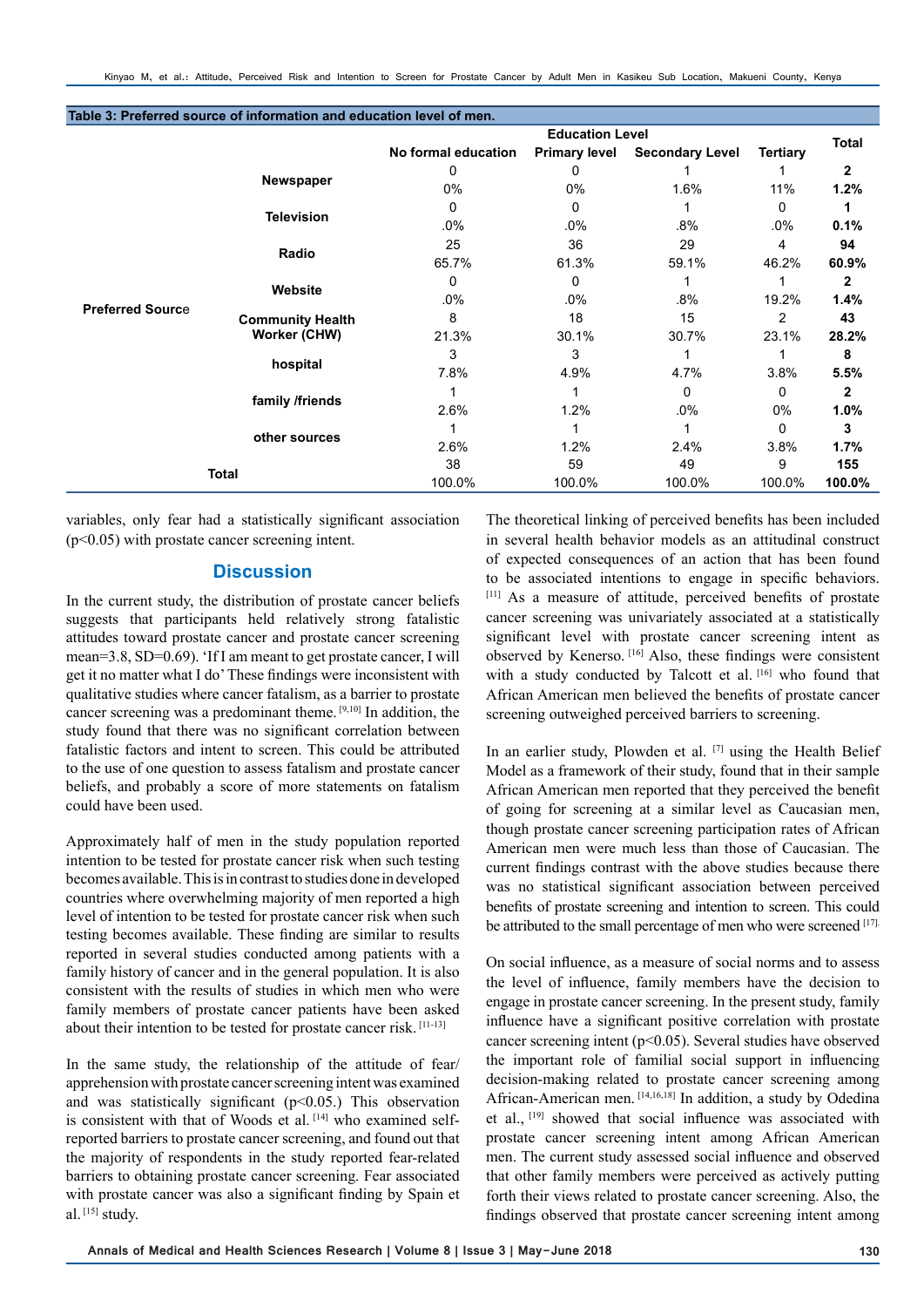the subjects is governed by social interactions that are culturally influence.

Though this study was not able to associate knowledge with intent to screen for cancer due to the very small number of men n=5(3.1%) who were knowledgeable of prostate cancer, the study objective was achieved. Although African American men have generally been found to have lower levels of prostate cancer and screening knowledge when compared to Caucasians, [17,20] there is little evidence to support whether or not it contributes in a significant way to screening behavior. Kenerson<sup>[16]</sup> found no statistical significance between knowledge and prostate cancer screening intent. This is in contrast to widely held beliefs, particularly among health promoters, that knowledge translates to positive health behaviors.

The study also observed that perceived risk of prostate cancer were significantly associated with prostate cancer screening intent ( $p<0.05$ ) among the study sample. The measure for risk was yes/no of 'Do you think you are at risk of developing prostate cancer. The results were similar to those found by kenesson<sup>[16]</sup> who observed statistically significant relationship between the belief that family history of prostate cancer increases one's risk for developing prostate cancer and prostate cancer screening intent. Also, a study by Weinrich's [18] demonstrated that African American men with a strong family history of prostate cancer had significantly lower screening rates than Caucasians and African American who did not have a strong family history of prostate cancer. On the other hand, Bloom et al. [21] found that African American men with a self-reported family history of prostate cancer did not perceive their prostate cancer risk to be any higher than men without a family history.

Demographic variables were also examined for their contribution to prostate cancer screening intent. The association between being married and prostate cancer screening intent has been found in studies of African American men and prostate cancer. [22,23] However, there were no statistically significant differences between marital status and prostate cancer screening intent of men in the study. However, the current study did not establish any relationship between age and prostate cancer screening intent ( $p > 0.05$ ). This is inconsistent with Men in the study by Kenerson [16] who found that men who were 50 or more years of age were significantly less likely than younger men to say that they intended to be tested. Reasons for this lack of consistency across studies in the relationship between age and intention to be tested are not clear.

Levels of education and income have also been associated with increased level of prostate cancer screening. [20] They examined the roles of education, race, and screening status in men's beliefs and knowledge about prostate cancer. They found that education, not race, was associated with prostate cancer and prostate cancer screening knowledge However, the study did not demonstrate any statistically significant association between education, and the intent to screen for prostate cancer. This could be due to the low percentage of men in my study who have gone beyond primary level. However, there was a

significant difference between education and preferred source of information ( $p \le 0.05$ ).

This study conclude that the theory of planned behavior used in this study proved appropriate to examine conceptual associations between prostate cancer and prostate cancer screening attitude, health related beliefs, social influence and the intent to participate in prostate cancer screening though it has not been extensively applied to the examination of prostate cancer screening behaviors of Kenyan men. Fear of examinations for prostate cancers, Social influence and perception of risk to prostate cancer was associated with prostate cancer screening intent. The study observed that the decision to go for a prostate cancer screening can be influenced by fear, family members, and perception of risk to prostate cancer and not demographic factors. The family played a significant role on prostate cancer screening intent, which implies that the involvement of close family members influences decision making.

Lastly, prostate cancer and screening education alone may not necessarily prompt men to engage in screening, but requires an understanding of health workers of their attitudes and beliefs about specific health issues. The study recommends that the Theory of Planned Behavior which provided a framework for the examination of socio-cultural factors thought to be associated with the patterns of health behavior needs more studies since only a few of its constructs were applied. The study recommend more studies on behavioral factors contributing to prostate cancer screening including general attitudes, beliefs and social influence. The need to determine barriers for prostate cancer risk among men using a qualitative study in different geographical set ups. The results can be used by policy makers to develop health information massages to create awareness to the public on prostate cancer screening. Ministry of health at both national and county level should involve family members in prostate cancer screening campaigns through public forum at community level and the local media.

## **Strengths of the study**

This study is one of the few studies done to determine the attitude, perceived risk and intention to screen for prostate cancer by adult men in Makueni County, Kenya.

# **Limitation of study**

The findings obtained could not be generalized because the sample size and the study recruited a small number of respondents and only those that were present during data collection and consented were included in the study. However we were able to achieve the objectives of the study on the attitude, perceived risk and intention to screen for prostate cancer by adult men.

# **Declarations**

#### **Competing interest**

The authors declare that they have no competing interests.

#### **Authors' contributions**

MK designed the study, collected and analyzed data and drafted